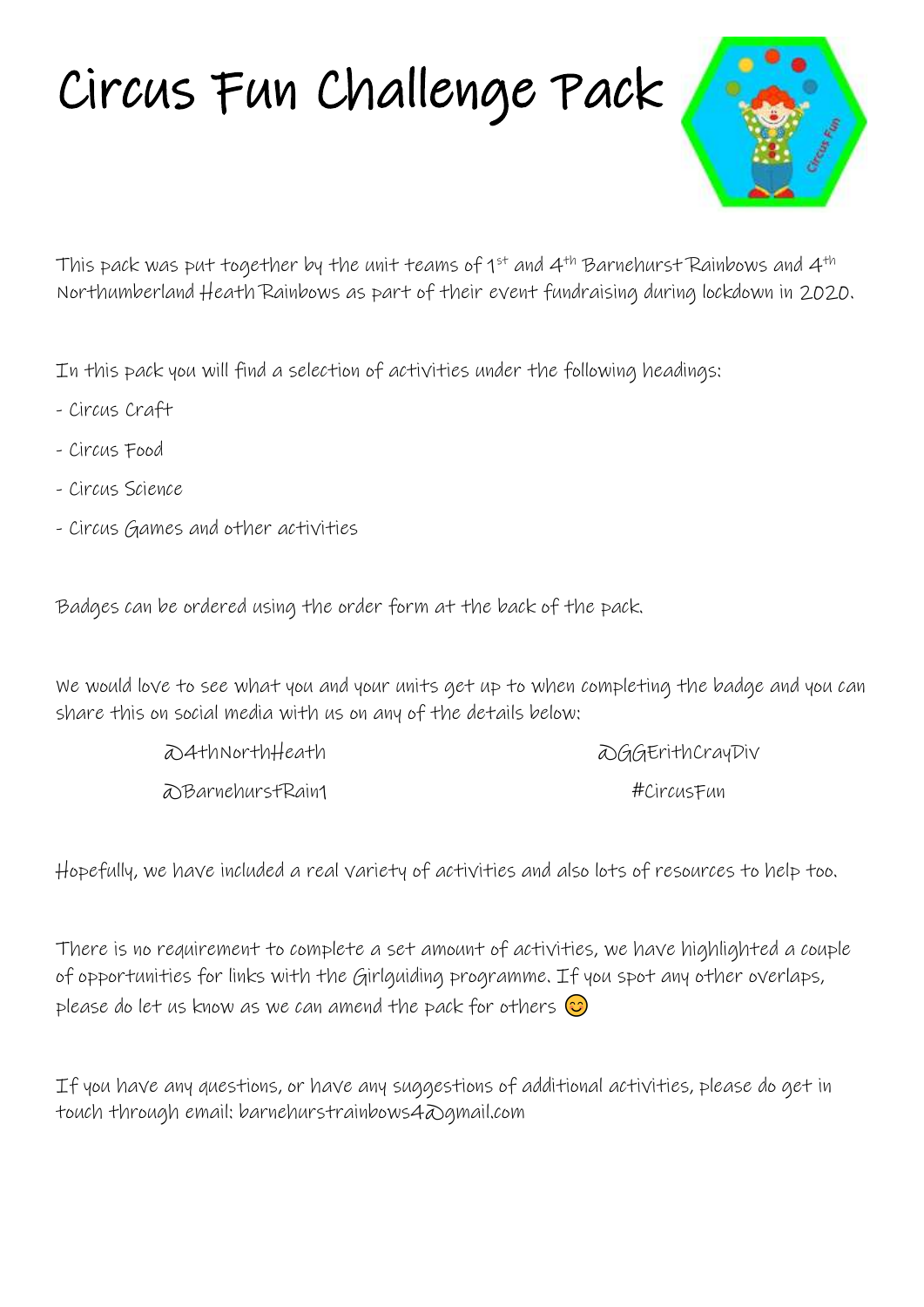# Circus crafts

### Concertina Clown

You will need:

- Thin white card
- Thin black card or paper for the shoes
- A variety of thin coloured card or paper for the body, hair, hat and gloves
- Googly eyes (optional)
- Pencil
- Scissors
- Glue
- Felt pens
- Coloured dots and other decorations (optional)

What to do:

- Cut out a head, shoulder and arm shape from the white card.
- Choose a coloured paper/card and cut out a shape for the clown's hair.

(Example of the hair shape but use your imagination to design your own hair style)

- Stick the hair to the back of the head.
- Cut a strip of coloured paper/card down the long side of an A4 sheet of paper, the width of the clown's body.
- Fold the paper evenly to concertina it.
- Stick one end just below the face.
- Cut out 2 shoes from the black paper/card and stick to the bottom of the clown's concertinaed body.
- Choose a coloured paper/card and cut out 2 gloves and stick at end of the arms.
- Choose a different coloured card/paper and design a hat for your clown. Cut it out and stick it on the clown's head.
- Complete the face by drawing on eyes, a nose and a mouth. Some clowns have bright red lips and cheeks. You can use coloured paper or a pom pom for the nose and googly eyes.
- Use coloured spots, pom poms or felt pens to decorate the clown's hat and shoes.
- If you want to hang your clown up make a hole in his hat and thread ribbon or wool through.
- Can you design and make different clowns using different colours?
- Enjoy your clown or clowns.











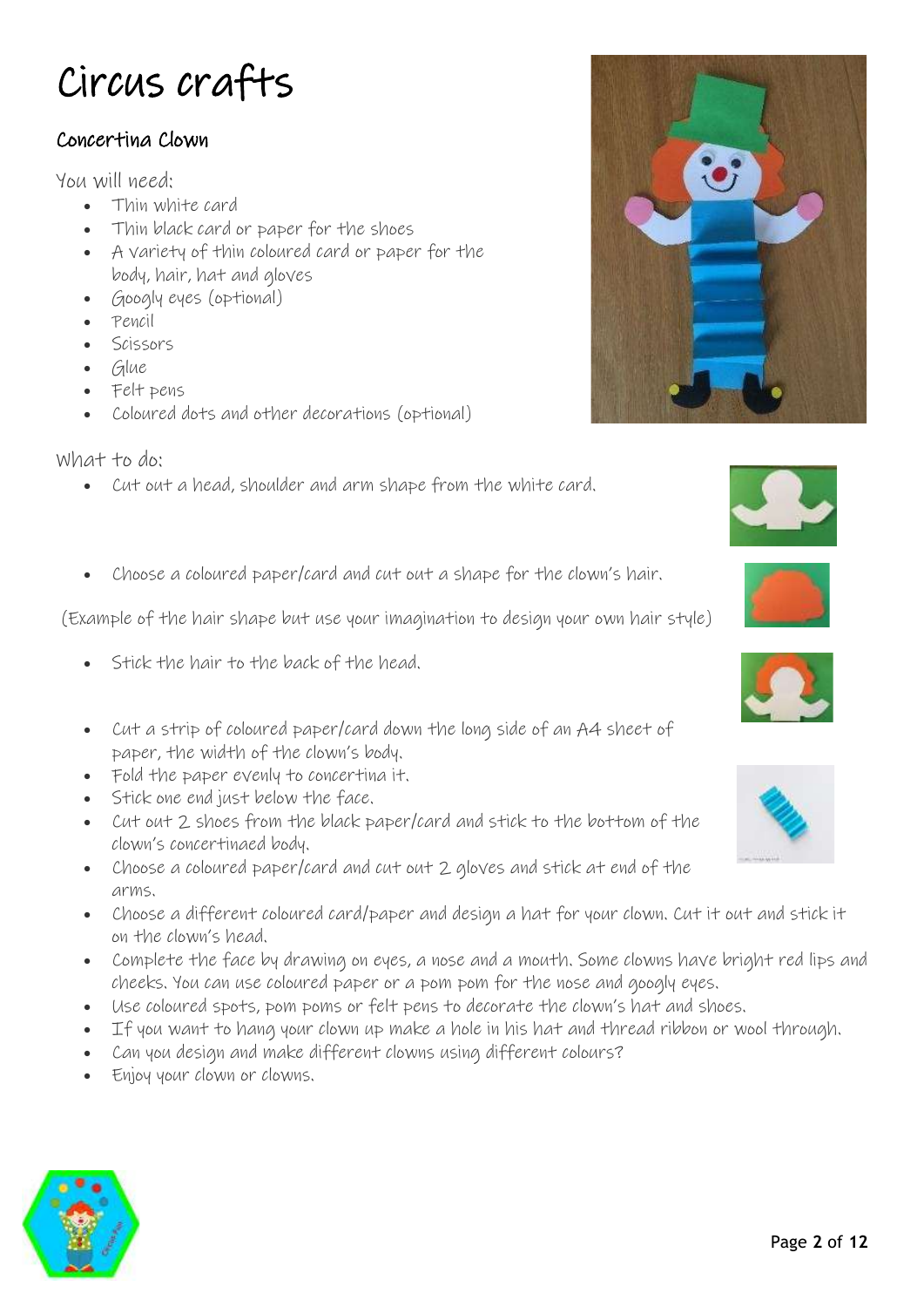# Trapeze Artist

You will need:

- Straw or pipe cleaner
- String
- Glue
- Paper
- Coloured pencils/felt pens

#### What to do:

- On a piece of paper draw your trapeze artist and cut it out carefully.
- Use coloured pencils/felt pens to colour in your trapeze artist. Make sure it has a face on the front and hair on the back of the head.
- Cut the straw in half and thread the string through it. Tie at the top.
- Bend the trapeze artist's legs over the straw and glue in place.

Alternatives:

- Use a pipe cleaner instead of the straw and string.
- Glue different parts of the trapeze artist to the straw e.g the hands.
- Stick another trapeze artist to the hands of the one stuck to the straw.

### Handprint Clown Puppets

You will need:

- Pens
- Paper
- Lolly stick
- PomPom
- Googly eyes

- On a piece of paper draw around your hand.
- Turn it into a clown use the fingers as it's hair, what colour(s) will you go for?
- Cut out your hand.
- Add googly eyes and a pompom nose.
- Pop a lolly stick on the back.
- Now you can use the puppet to put on your own circus themed show.





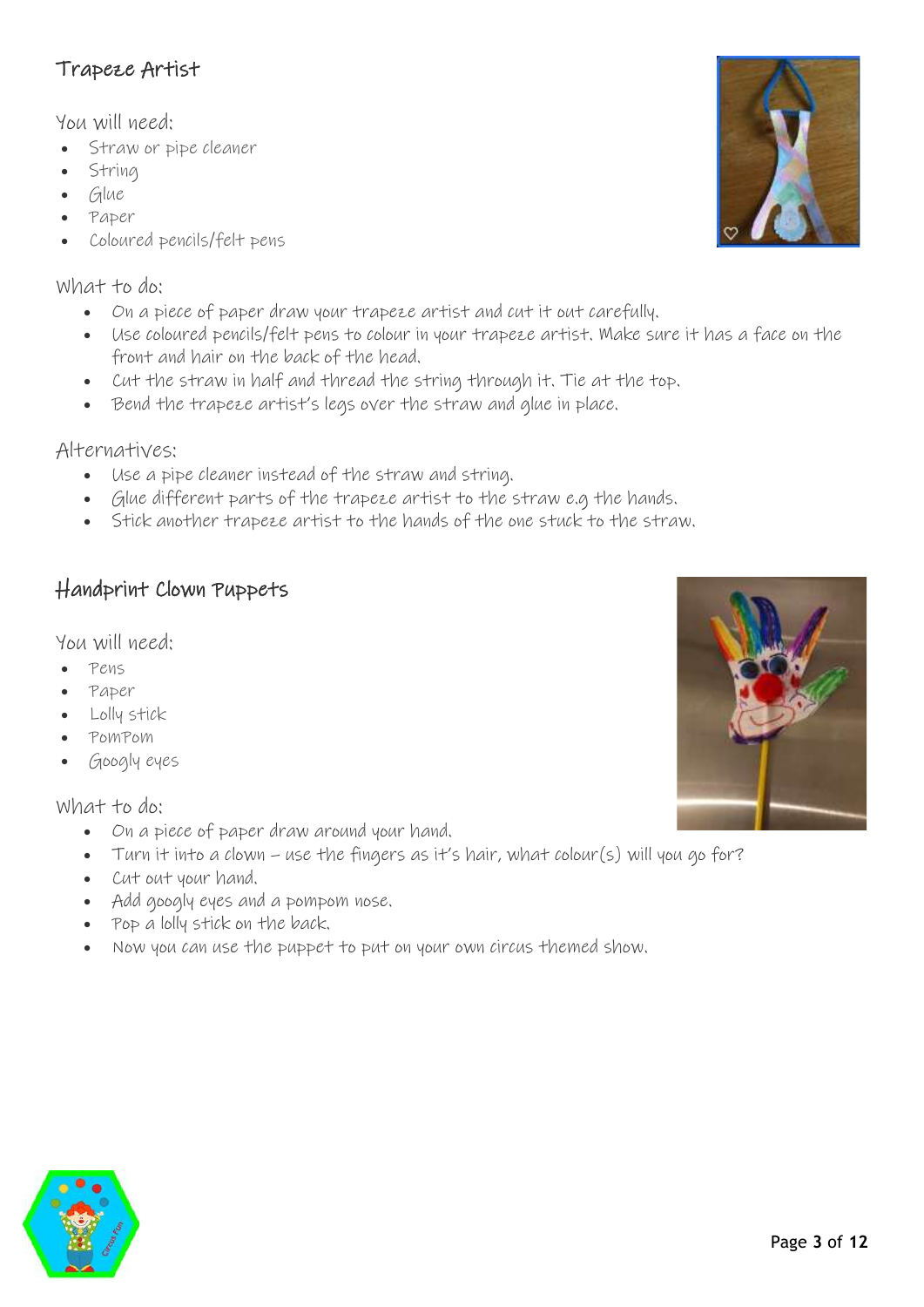# Unicycle Rider

You will need:

- White card (quite thick/stiff)
- Paper clip
- Coloured pens/pencils
- Scissors
- Pencil
- Glue or sellotape

What to do:

- On the white card draw a clown, acrobat or trapeze with a short tab at the bottom of the foot. (Make sure the foot and face are facing forward).
- Cut it out carefully.
- Draw a circle and cut it out carefully, slightly bigger than your pencil line so that it looks like a tyre.
- Draw spokes on both sides of the circle and colour in the tyre and your figure on both sides. Use bright colours as you see lots of bright colours at circuses.
- Open up the paper clip leaving both ends bent. Stick the foot to the paperclip with the toe at one bend. Fold up the tab and stick to keep it in place.
- Make a small hole in the centre of the wheel. Push the paper clip through so it looks as though the foot is standing on the middle of the wheel.
- Using the other end of the paper clip as a handle push the wheel and watch how your clown rides the unicycle.

# Juggling Balls

You will need:

- Balloons (2 per juggling ball)
- Rice
- Funnel
- Scissors

- Using the funnel, fill one balloon with enough rice for it to be a juggling ball size.
- Once full, cut the end off of the other balloon and stretch it over the rice filled balloon to ensure the open end of the balloon is covered.
- Repeat to make as many juggling balls as you would like.





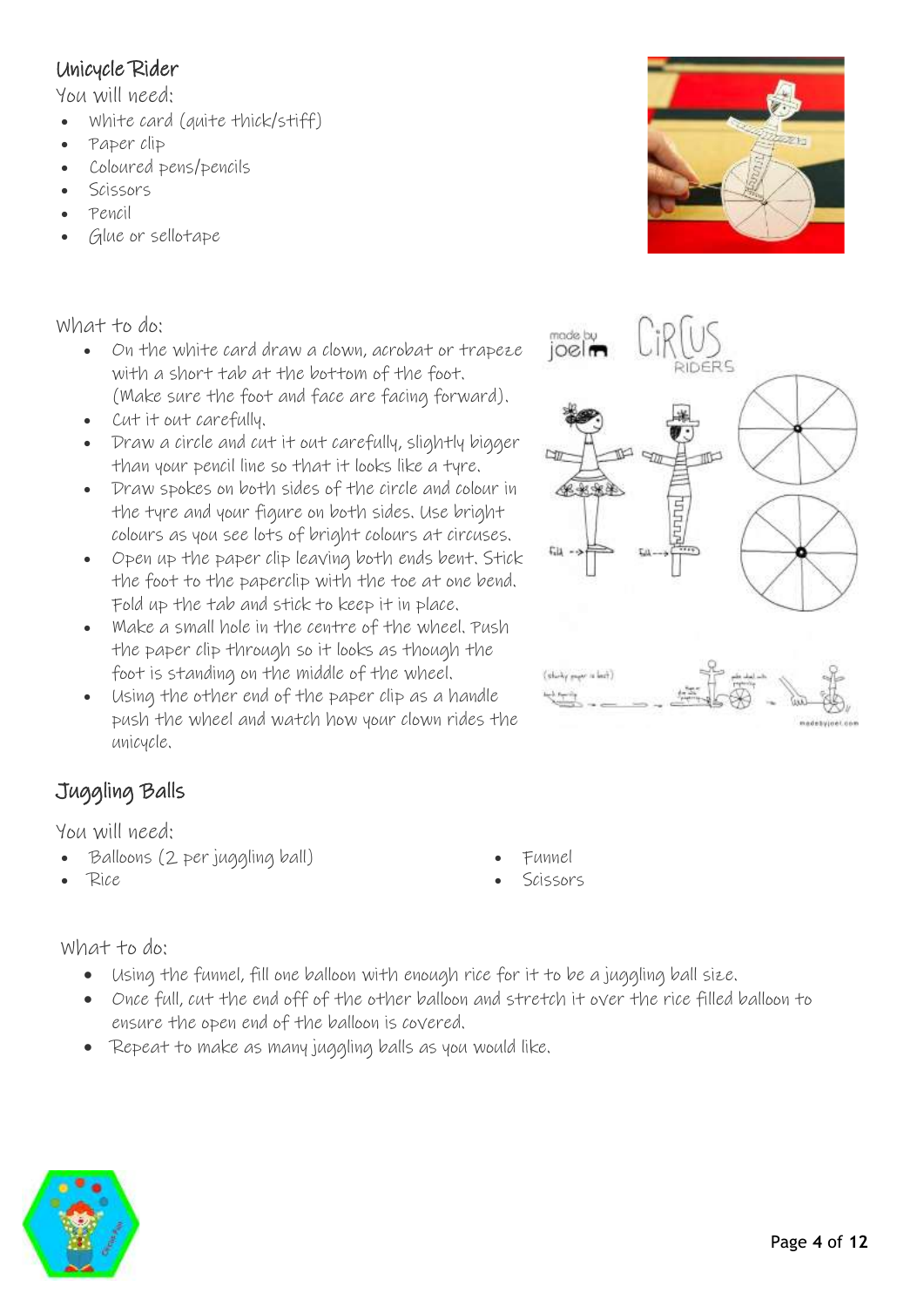# Tumbling Clowns

You will need:

- Paper cups
- Brightly coloured card
- Felt pens
- Milk bottle tops
- Brightly coloured wool
- Googly eyes and pom poms (optional)
- Decorations (optional)

What to do:

- Using felt pens, googly eyes, pom pom give your cup a clown's face.
- Stick wool to the sides at the top for hair.
- Use a milk bottle top for the clown's hat.
- Cut out 2 large shoes for your clown and stick them to the bottom of your cup.
- You can decorate your clown's hat and shoes if you like.

See how many different clowns you can make. You can design your own hats using different sized bottle tops, paper, or anything else you have.

Perhaps you can make enough to stack them and then play skittles. (Don't throw anything to hard or heavy at your 'skittles' as you don't want to damage your clowns)

### Clown Shoes – This activity can be used towards Rainbow UMA tied up in knots

Clowns wear very bright, colourful shoes which are often far too big for them. Perhaps this is the reason why they keep tripping over. Or maybe they don't know how to tie their shoelaces. Can you design a pair of clown shoes?

Can you learn how to tie shoelaces to help the clown?

You will need:

- Thick white card
- Felt pens or coloured pencils
- Hole punch
- Shoe laces/thick string/thick wool

- Draw a pair of clown shoes on the card and cut them out carefully. Don't forget to make them very big.
- Decorate them in bright colours, adding spots, stripes, flowers, stars etc if you like.
- Using a hole punch make some holes in the shoes for the shoelaces. (Ask an adult if you need help).
- Thread the shoelaces/string/wool through the holes.
- Practise tying the shoelaces to stop the clown tripping over them.





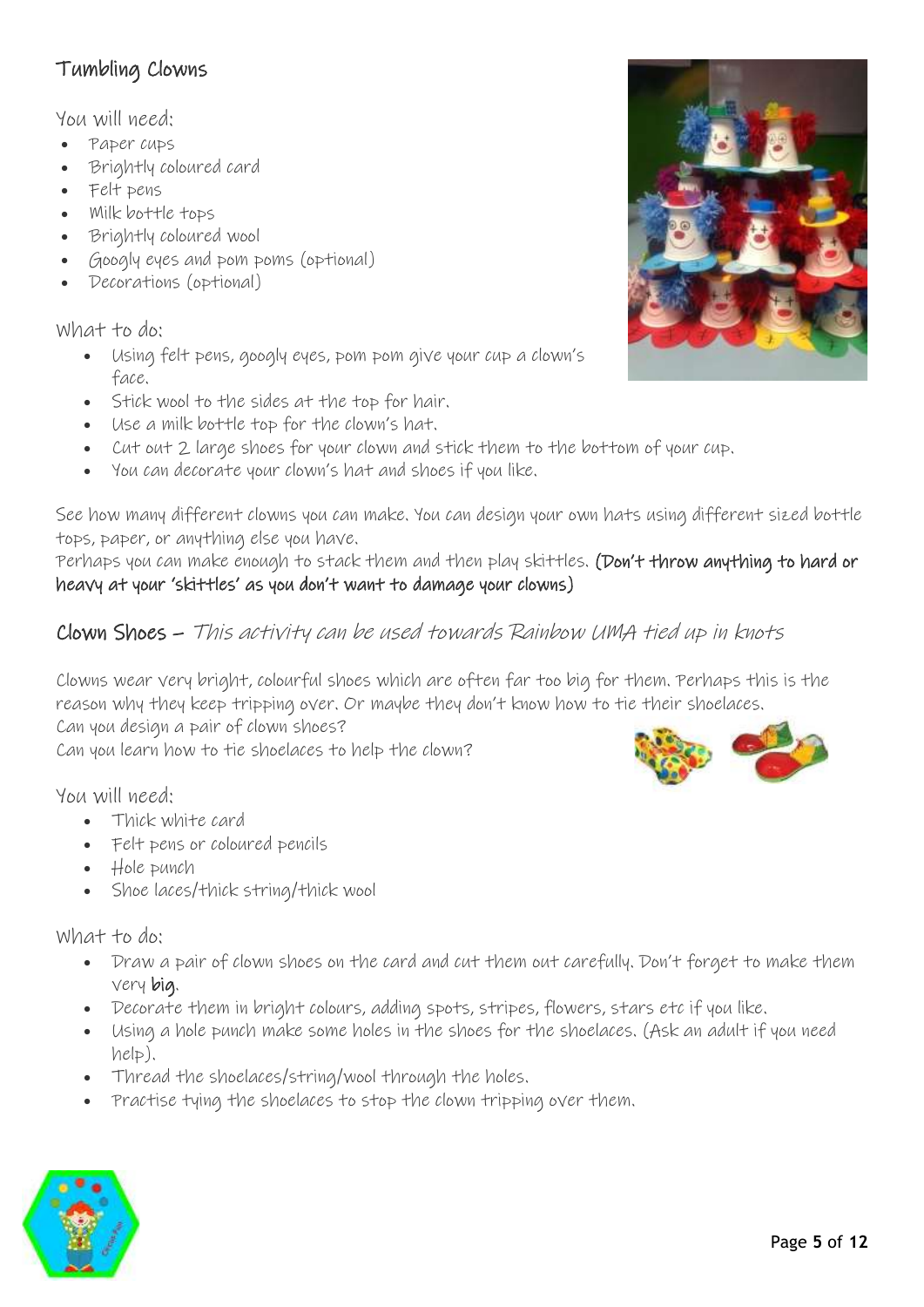### Spinning Plates.

Clowns do things like tripping over and squirting water at each other to make the audience laugh. You can also often see how clever they are at spinning plates on sticks.

Can you spin a plate on a stick?

You will need:

- Paper plate
- Skewer
- Felt pens
- Small Foam sheet

What to do:

- Make a hole in the centre of the plate ready to put the skewer through. (Get an adult to help).
- Colour the underneath of your plate in bright colours. You can do segments as in the picture or a spiral, dots, spots or your own pattern.
- Cut 2 small circles from the foam and using the skewer make a hole in the centre of each.
- Poke the skewer through one of the foam circles, then through the plate from the undecorated side and then stick the other foam circle on top. Glue the foam circles to the plate making sure only a very small piece of skewer sticks out at the top. (To avoid accidents from the pointed end of the skewer cut off the point and then cover it with some bright paper or foam). Now you can practise spinning your plate.

Clowns often keep several plates spinning at the same time running between each of them to give them an extra spin.

Challenge 1: Make several brightly coloured plates. Ask your friends and family to join you spinning them (or each girl in your unit). Who can keep spinning their plate the longest.

Challenge 2: Decorate your paper plate but don't make a hole in it. Mark the centre of the undecorated side. Place your skewer on the centre mark and try to spin your plate on your skewer without it falling off. Have a competition with your friends.

Clown Spinner – This activity can be used towards Rainbow UMA Trick and Turn

You will need:

- Sellotape and glue
- Thin White card • Straw or pencil
- 

• Coloured pens/pencils

What to do:

- Cut out 2 circles of the same size from the white card.
- On one draw a picture of a clown standing up.
- On the other circle draw some balls 'in the air'.
- Colour your pictures in.
- Stick the straw/pencil to the back of the clown circle so that he is standing up straight.
- Stick the other circle over the straw so that the balls are 'in the air'.
- Use your hands to twist your spinner quickly and your clown will appear to be juggling the balls.

### Alternatives

A clown standing on one circle and sitting on the other.

A clown standing on one circle and doing a forward roll on the other.

A trapeze artist hanging by the hands and then the feet.

Use your imagination to think of other ideas.





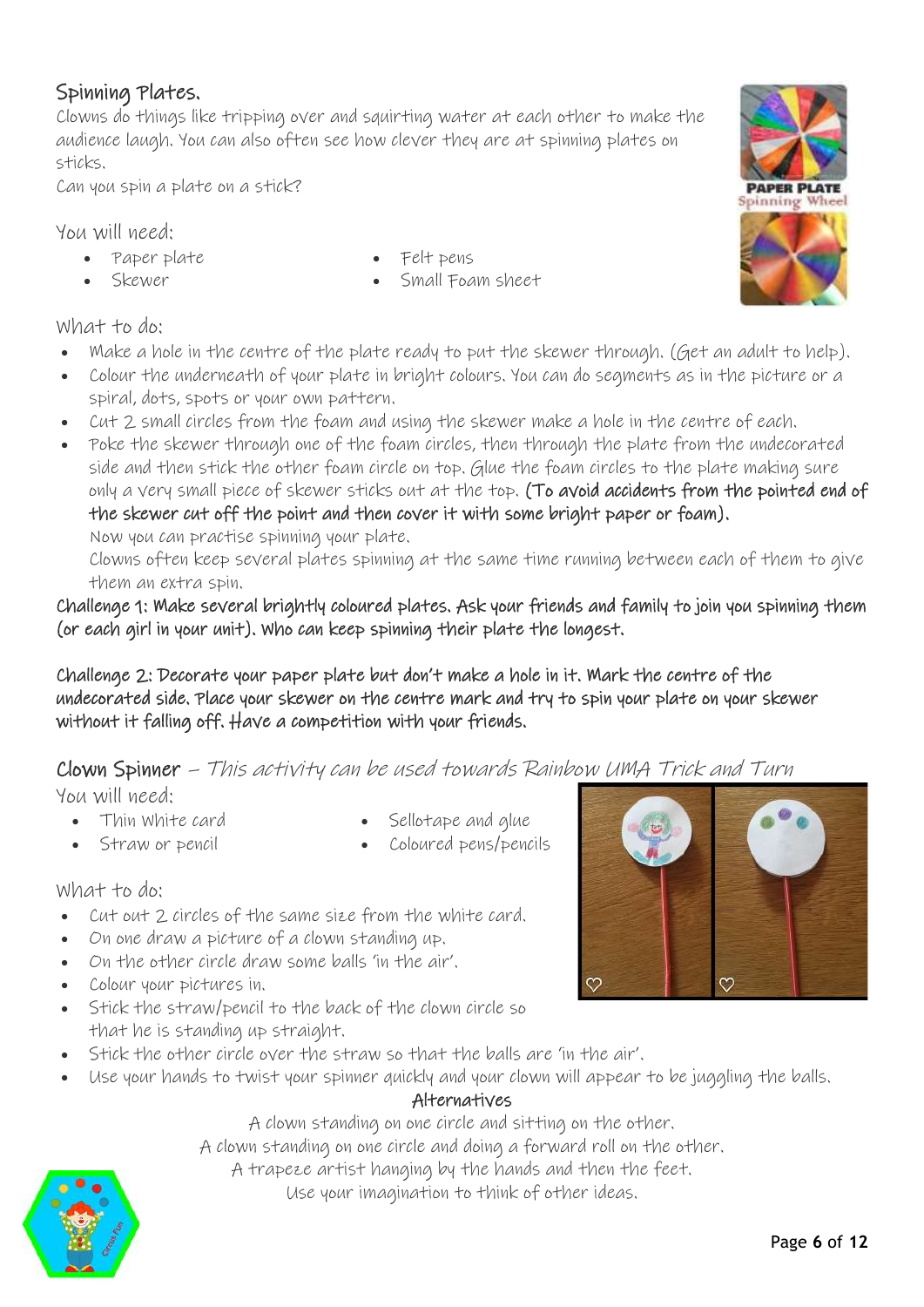# Elephant Headband

Wild animals are not often seen if you visit a circus now, but elephant and other animal acts used to be popular.

You will need:

- Grey card
- Pink card

#### What to do;

- Cut a strip out of the grey card to make a band and join the ends together. (Cut a second strip and join it to the first one if the first one isn't long enough to fit round your head).
- Out of the grey card cut out 2 large elephant ears and a trunk.
- Cut out 2 smaller ears from the pink card
- Stick the pink ears onto the grey ears.
- Attach the ears to the band at the sides.
- Attach the trunk to the front of the band.
- Enjoy wearing your headband and pretending to be an elephant.

### Balancing elephant

Elephants balancing on balls and small pedestals was one of the animal acts you used to be able to see when you visited a circus.

You will need:

- White card
- Coloured paper/card
- Felt pens/coloured pencils/decorations

- Cut out an elephant shape from the white card making sure the legs are angled in so that the feet touch each other.
- Cut out an ear for your elephant.
- Colour your elephant and the ear.
- Stick on the ear,
- Stick on the googly eye or colour an eye.
- Cut out a circle/ball big enough for your elephant to stand on.
- Decorate your circle/ball in bright colours using paper, felt pens etc.
- If you want, cut out and decorate a hat for your elephant and stick it on.





- Googly eye (optional)
- Scissors
- Glue
- Glue
- **Scissors**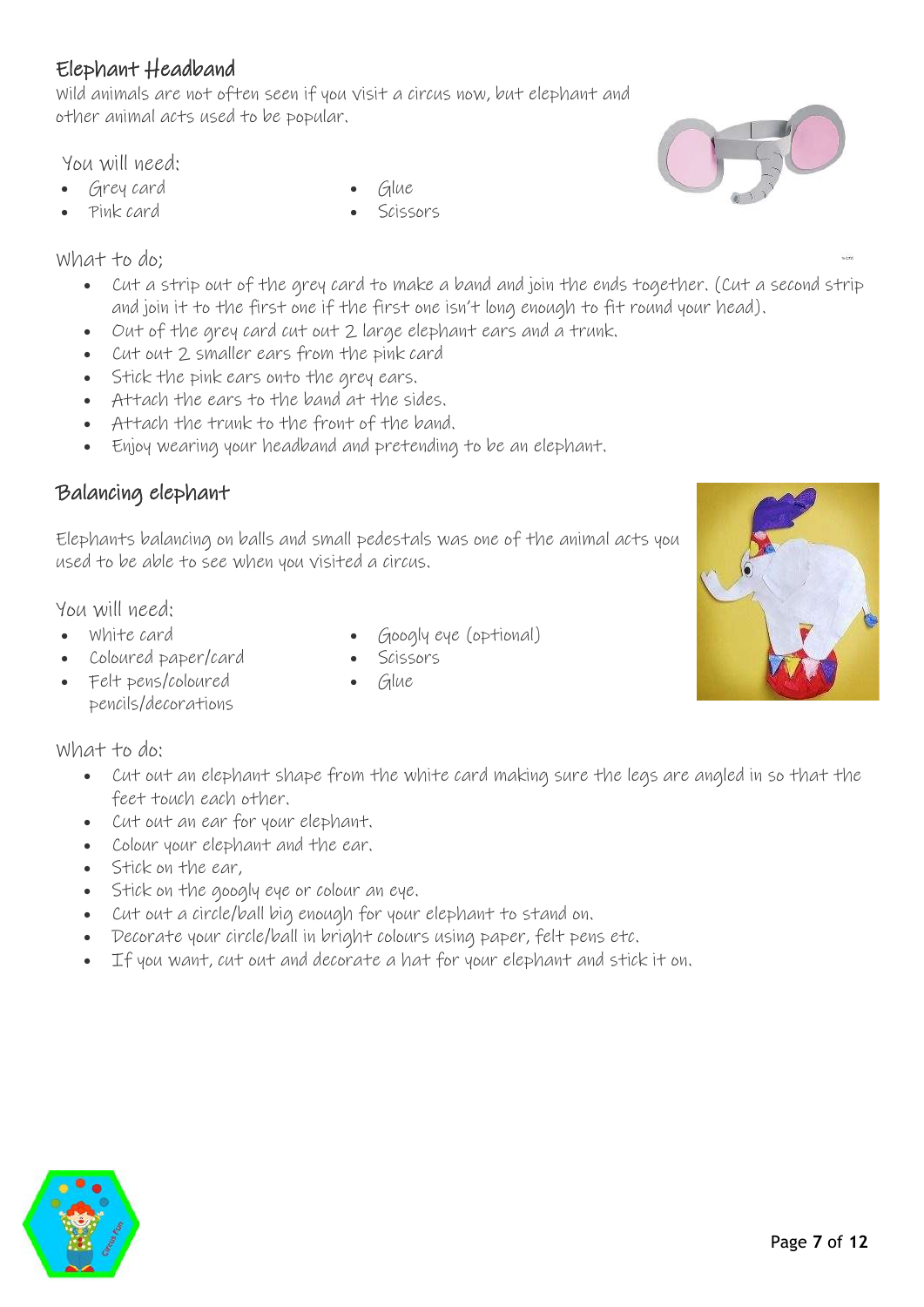# Circus Science

Dancing Popcorn Experiment– You can use this activity towards innovate stage 1 (Exciting Experiments)

You will need:

- 3 jars
- Popcorn kernels
- Baking Soda
- White Vinegar
- Vegetable Oil
- Water
- Stopwatch

What to do:

- Fill each jar half full. 1 with water, 1 with oil and 1 with vinegar.
- Put a layer of popcorn at the bottom of each jar.
- Add a teaspoon of baking powder to each jar in turn and see what happens.
- Use the stopwatch to time how long the popcorn 'dances'.

Which liquid made the popcorn dance for the longest? What happens if you stir the liquid?

Try adding the baking soda more slowly or faster. What happens?

Try again using more baking soda. Does it make any difference?

Try using alka seltzer tablets instead of baking soda.

### Skittles experiment – You can use this activity towards innovate stage 1 (Exciting Experiments)

You will need:

- Plate
- Milk or water
- Skittles

What to do:

- Place the skittles on the plate around the outside of the plate works best and try to alternate the colours like the roof of a Big Top tent
- Add the milk or water slowly to the plate
- Watch what happens to the colour of the skittles

You should see the water or milk changing colour to create the roof of the Big Top tent.



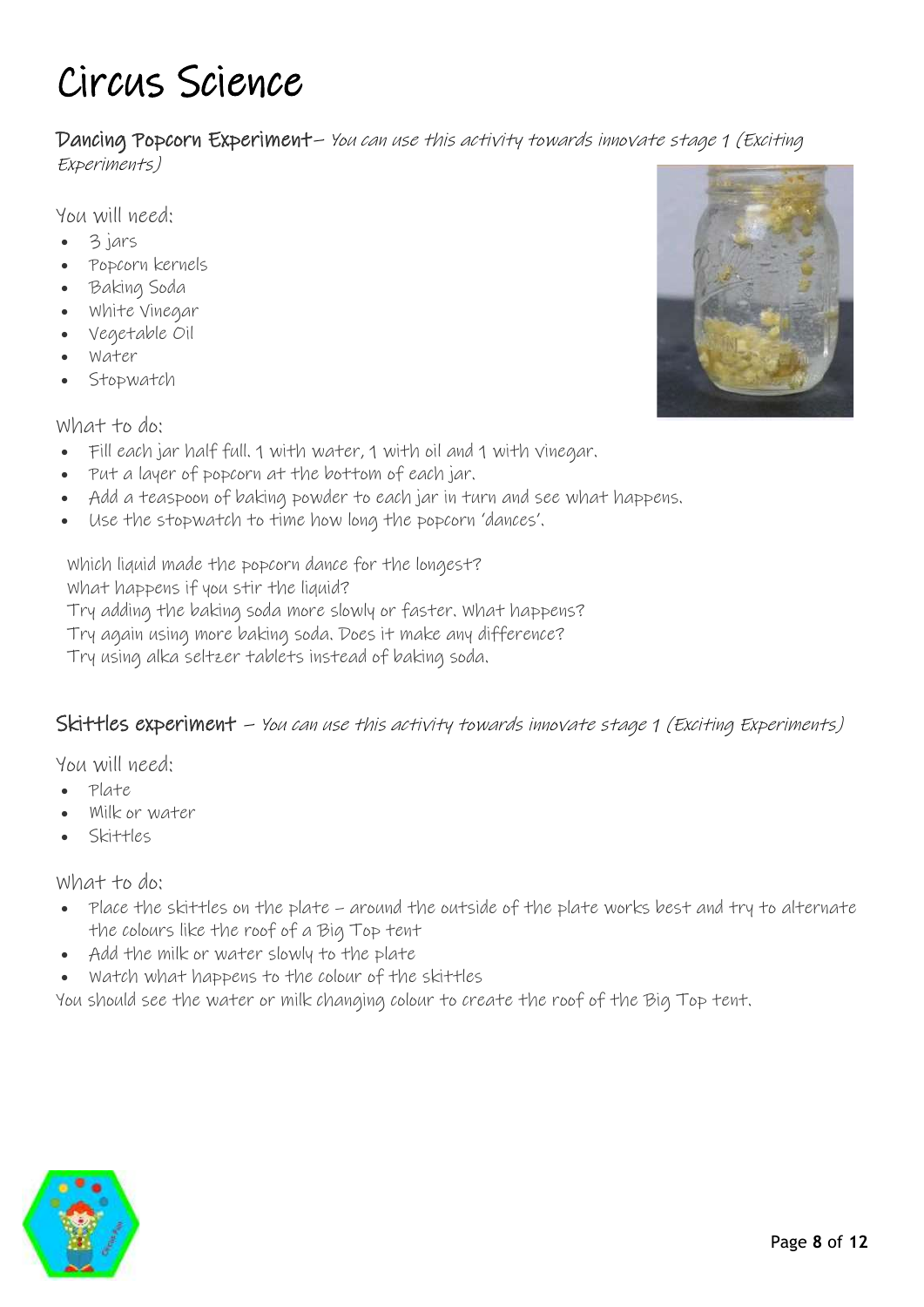# Circus Games & other activities

### Circus Bingo

Create boards of different circus pictures for each person. (Make sure they are different). Suggestions – clown, ringmaster, circus tent, circus ring, acrobat, trapeze artist, clown's car, clown shoes, popcorn, candyfloss, Trapeze artist's swing

#### Circus Movement

<https://www.pinkoatmeal.com/freebie-library>

Circus Yoga <http://www.pinkoatmeal.com/circus-yoga>

#### Circus I-Spy

[https://www.andnextcomesl.com/2017/09/free-circus-i-spy-printable-for](https://www.andnextcomesl.com/2017/09/free-circus-i-spy-printable-for-kids.html?utm_medium=social&utm_source=pinterest&utm_campaign=tailwind_smartloop&utm_content=smartloop&utm_term=44826486)[kids.html?utm\\_medium=social&utm\\_source=pinterest&utm\\_campaign=tailwind\\_smartloop&utm\\_conten](https://www.andnextcomesl.com/2017/09/free-circus-i-spy-printable-for-kids.html?utm_medium=social&utm_source=pinterest&utm_campaign=tailwind_smartloop&utm_content=smartloop&utm_term=44826486) [t=smartloop&utm\\_term=44826486](https://www.andnextcomesl.com/2017/09/free-circus-i-spy-printable-for-kids.html?utm_medium=social&utm_source=pinterest&utm_campaign=tailwind_smartloop&utm_content=smartloop&utm_term=44826486)

### Circus skills

Do you have access to circus skills equipment, or is there a company locally that will come and share some skills? Try your hand at plate spinning, diabolo, tight-rope walking and more.

#### Circus Films

Watch a film that is based on the circus. Dumbo or the Greatest Showman would be great!!

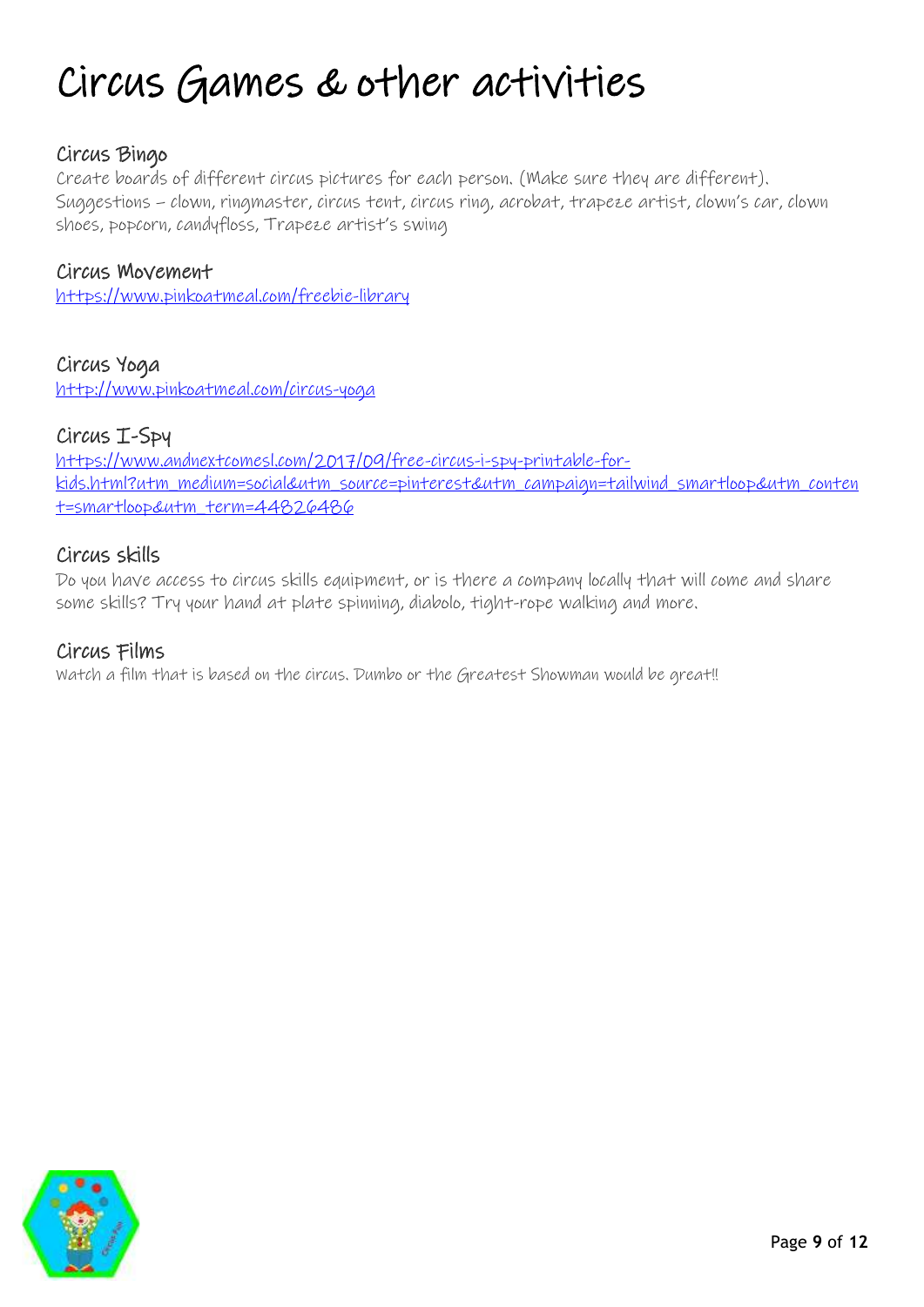# Circus Food

# Box of popcorn

You will need:

- 90 grams rice Kripsies
- 4 Tbsp Golden syrup (80g)
- 1 Tbsp sugar (15g)
- 1 Tbsp margarine (15g)
- What to do:
- Grease a baking tin.
- Melt the margarine in a saucepan over a low heat.
- Add the golden syrup and mix.
- Add the sugar and let it dissolve,
- Remove from the heat and mix in the rice krispies.
- Put the mixture in the baking tin and press flat with the back of a spoon. (Don't make it too thin. It needs to be a similar thickness to a rice krispie square which you can use as an alternative).
- Leave the mixture to cool and set, in a fridge if possible.
- When it is set cut it into rectangles.
- Roll out the white icing and stick it to the front of a rectangle using icing sugar mixed with water as glue.
- Roll out the red icing and cut into strips. Stick to the white icing to form stripes.

• Icing sugar • Popcorn

- Cut a circle out of the white icing and using the black icing pen write popcorn on it. Stick it to the front of the box.
- Make the rest of the krispie cake into boxes if you want.
- To complete your boxes of popcorn using golden syrup to stick some popcorn to the top of the krispie cake box.

Enjoy eating your popcorn – and the box!

### Clown Face cakes

What you need:

- Fairy cakes homemade or bought or plain biscuits.
- Icing sugar
- Assortment of sweets, cake decorations

- Make or buy some fairy cakes/biscuits.
- Ice the cakes/biscuits.
- Decorate using sweets/cake decorations to make hair, eyes, mouth and nose.
- Make different clowns.
- Enjoy eating them!





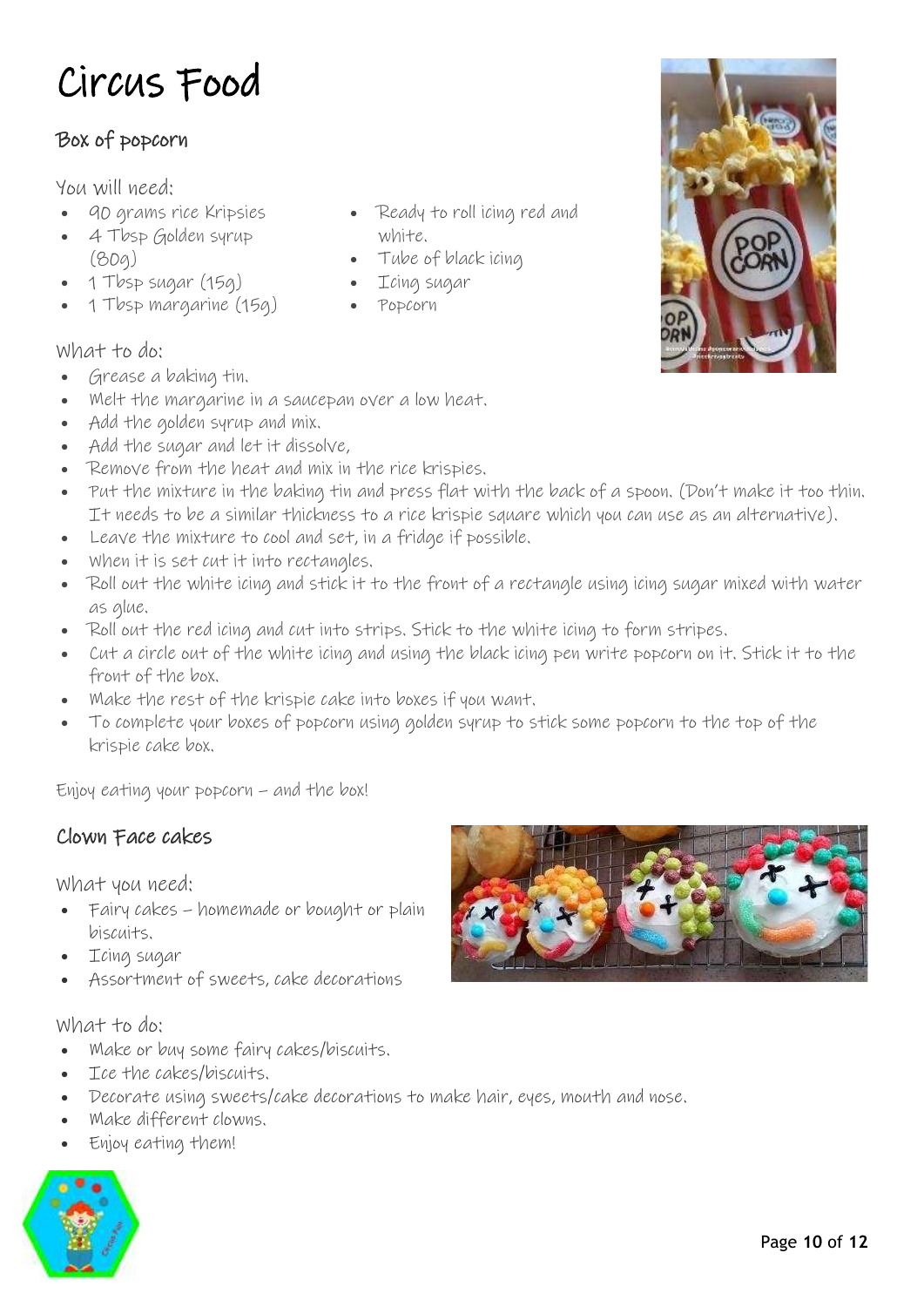### Strongman Dumb bells

What you need:

- Marshmallows
- Twiglets/matchmakers

What to do:

• Put a marshmallow on each end of a twiglet or matchmaker.

# Clown face pizza

What you need:

- Pizza base homemade or bought
- Selection of vegetables

What to do:

- Use vegetables to make your clown face pizza.
- Cook and enjoy!

### Alternatives:

Make a sweet pizza using fruit etc. Use the vegetables or fruit to make a circus picture on your pizza.